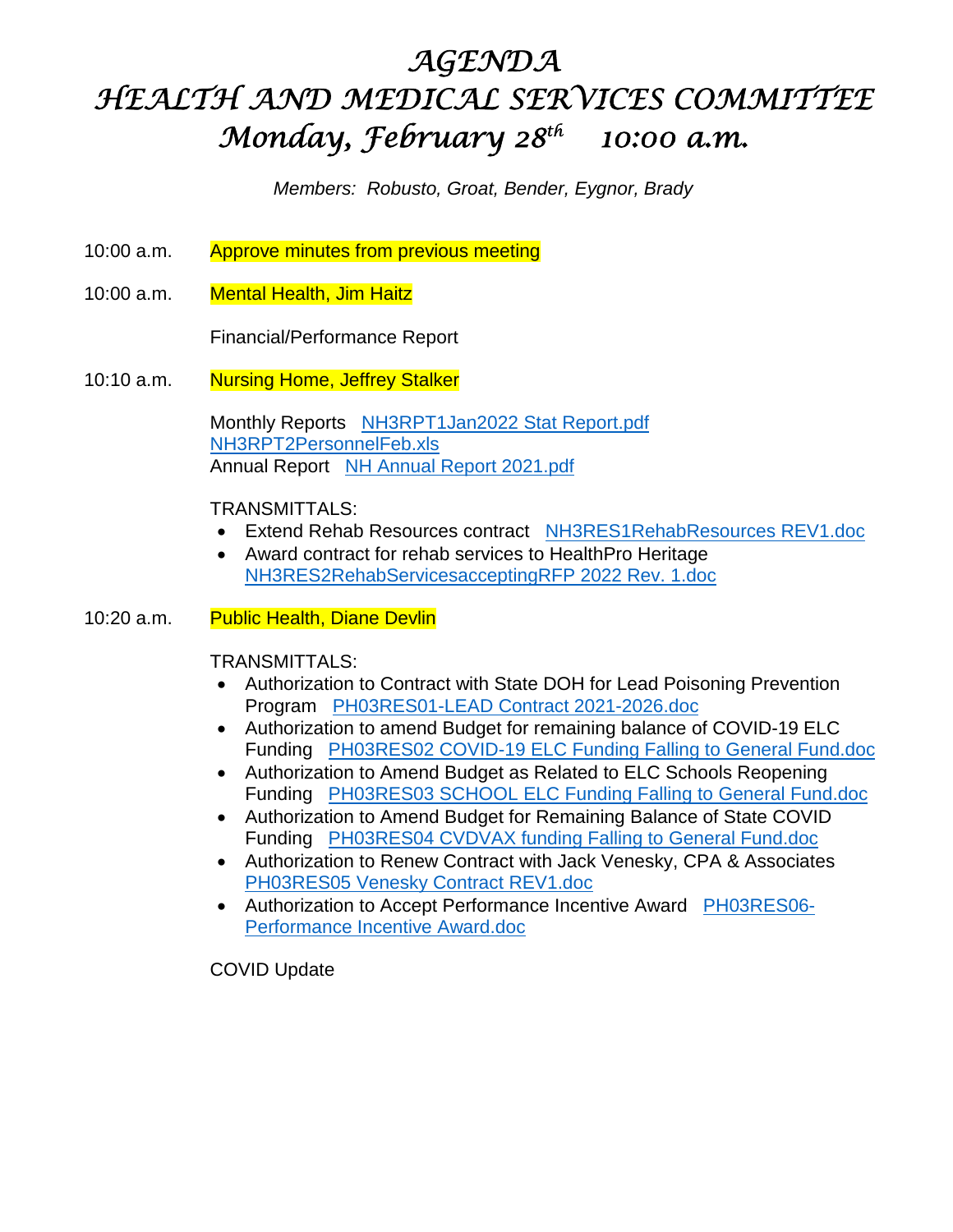### Wayne County Nursing Home STATISTICAL DASHBOARD

|                                                 |                          |                |         |       | <b>PRELIMINARY</b> |   |                   |
|-------------------------------------------------|--------------------------|----------------|---------|-------|--------------------|---|-------------------|
|                                                 |                          |                |         |       | <b>YTD</b>         |   | <b>Prior Year</b> |
|                                                 |                          |                |         |       | 1/31/2022          |   | 2021              |
| Revenue                                         |                          |                |         | S     | 1,352,315          | s | 17,564,104        |
| <b>Expenses</b>                                 | 2022 Covid-19 Expenses = | S              | 5,093   | \$    | 1,504,614          | S | 18,339,603        |
| <b>Net Operating Margin</b>                     |                          |                |         | \$    | $(152, 299)$ \$    |   | (775, 499)        |
| Other Income $(IGT) =$                          |                          |                |         |       |                    | s | 3,140,258         |
| Other Income (Cares Act - Stimulus Funds & NYS) |                          |                |         | s s s |                    | S | 23,081            |
| Profit (Loss)                                   |                          |                |         |       | (152, 299)         | S | 2,387,840         |
| Budget Income (loss) Does include Retirement    |                          |                |         |       | 705,699            | S | 753,348           |
| Variance from Budget (Over) Under               |                          |                |         | \$    | $(857,998)$ \$     |   | 1,634,492         |
| <b>Net Operating Margin</b>                     |                          |                |         |       | $-11.3%$           |   | $-4.4%$           |
| Operating Margin with IGT                       |                          |                |         |       | $-11.3%$           |   | 13.6%             |
| Cash Balance:                                   |                          |                |         |       |                    |   |                   |
| Cash Balance as of 12/31/2021                   | (Money Mkt from T-Bills) |                |         | \$    | 25,348,336         | s | 25,775,542        |
| Days Cash on Hand                               |                          |                |         |       | #DIV/0!            |   | 411               |
| <b>Investments = Short Term T-Bills</b>         |                          |                |         | \$    | 15,574,037         | s | 15,574,037        |
| $A/R < 30$ days                                 |                          |                |         | \$    | 1,339,143          | s | 1,333,747         |
| A/R 31 - 120 days                               |                          |                |         | \$    | 2,454,301          | s | 1,579,860         |
| $AP > 120$ days                                 |                          |                |         | \$    | 978,882            | S | 852,672           |
| <b>Average Daily Rate</b>                       |                          |                |         | \$    | 255.35             | s | 271.80            |
| Average PPS/PDPM Rate                           |                          |                |         | \$    | 498.73 \$          |   | 567.39            |
|                                                 |                          |                |         |       |                    |   |                   |
| <b>Outpatient Services visits</b>               |                          |                | 0       |       |                    |   |                   |
| <b>Outpatient Services Gross Profit Margin</b>  |                          | S              | ٠       | S     | ۰                  | S |                   |
| Meals/Catering income vs. projected income      |                          |                | Current |       | <b>Budget</b>      |   | <b>Prior Year</b> |
| Jail                                            |                          | S              |         | \$    | 11,699.83          | s | 129,530.00        |
| Café                                            |                          | \$             | 304.00  | S     | 2,083.33           | s | 3,633.00          |
|                                                 |                          | $\overline{s}$ | 304.00  | S     | 13,783.17          | S | 133, 163.00       |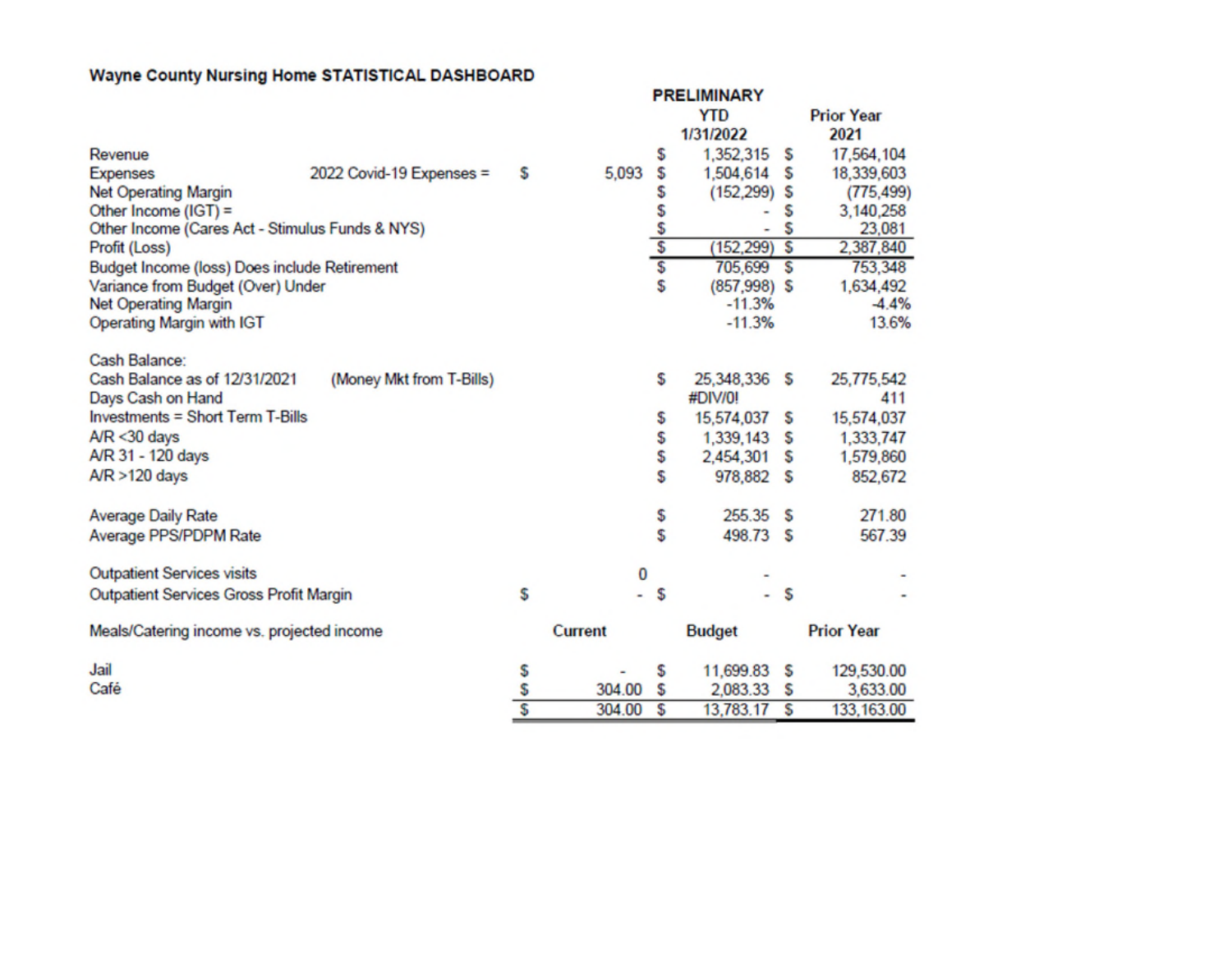|                                                                     | Current | <b>YTD Actual</b> | <b>Prior Year</b> |
|---------------------------------------------------------------------|---------|-------------------|-------------------|
| Facility Occupancy Rate - % (Budget 97%)                            | 89.08%  | 89.08%            | 90.13%            |
| <b>Number of Admissions</b>                                         | 9       | 9                 | 153               |
| % Discharges Home - All                                             | 7.69%   | 7.69%             | 26.64%            |
| % Hospitalized Since Admission (Short Stay)                         |         | n/a               | n/a               |
| Re-Hospitalization w/in 30 days of Admission<br>Long Term Occupancy |         | n/a<br>n/a        | n/a<br>n/a        |
|                                                                     |         |                   |                   |
|                                                                     | 2021    | 2020              | 2019              |
| <b>Total Number of Residents</b>                                    | 186     | 190               | 183               |
| Average CMI for Full House                                          | 1.067   | 1.05              | 1.02              |
| <b>Total Number of Medicaid Residents</b>                           | 139     | 143               | 144               |
| Average CMI for Medicaid Residents                                  | 0.979   | 0.95              | 0.98              |
|                                                                     | 2021    | 2020              | 2019              |
| <b>Medicare 5-Star Overall Rating</b>                               | 4       | 3                 | 3                 |
| 5-Star Health Inspections                                           | 3       | 3                 | з                 |
| 5-Star Staffing Rating                                              | 2       | 2                 | 2                 |
| 5-Star Quality Measure Rating                                       | 5       | 4                 | 4                 |
|                                                                     |         |                   |                   |
| <b>Open Positions</b>                                               | 68      |                   |                   |
| <b>Nursing Openings</b>                                             | 20      |                   |                   |
| <b>Aide Openings</b>                                                | 42      |                   |                   |
| <b>Other Positions</b>                                              | 6       |                   |                   |
| Employee Turnover 3 mo. (11/1/21 - 1/31/22) = 19/161                | 12%     | 20.3%             | 20.5%             |
| Employee 6 mo Retention (8/1/21 - 1/31/22) = 26/40                  | 65%     |                   |                   |
| Employee 2 yr Retention (2/1/20 - 11/31/22) = 41/69                 | 59%     |                   |                   |
|                                                                     |         |                   |                   |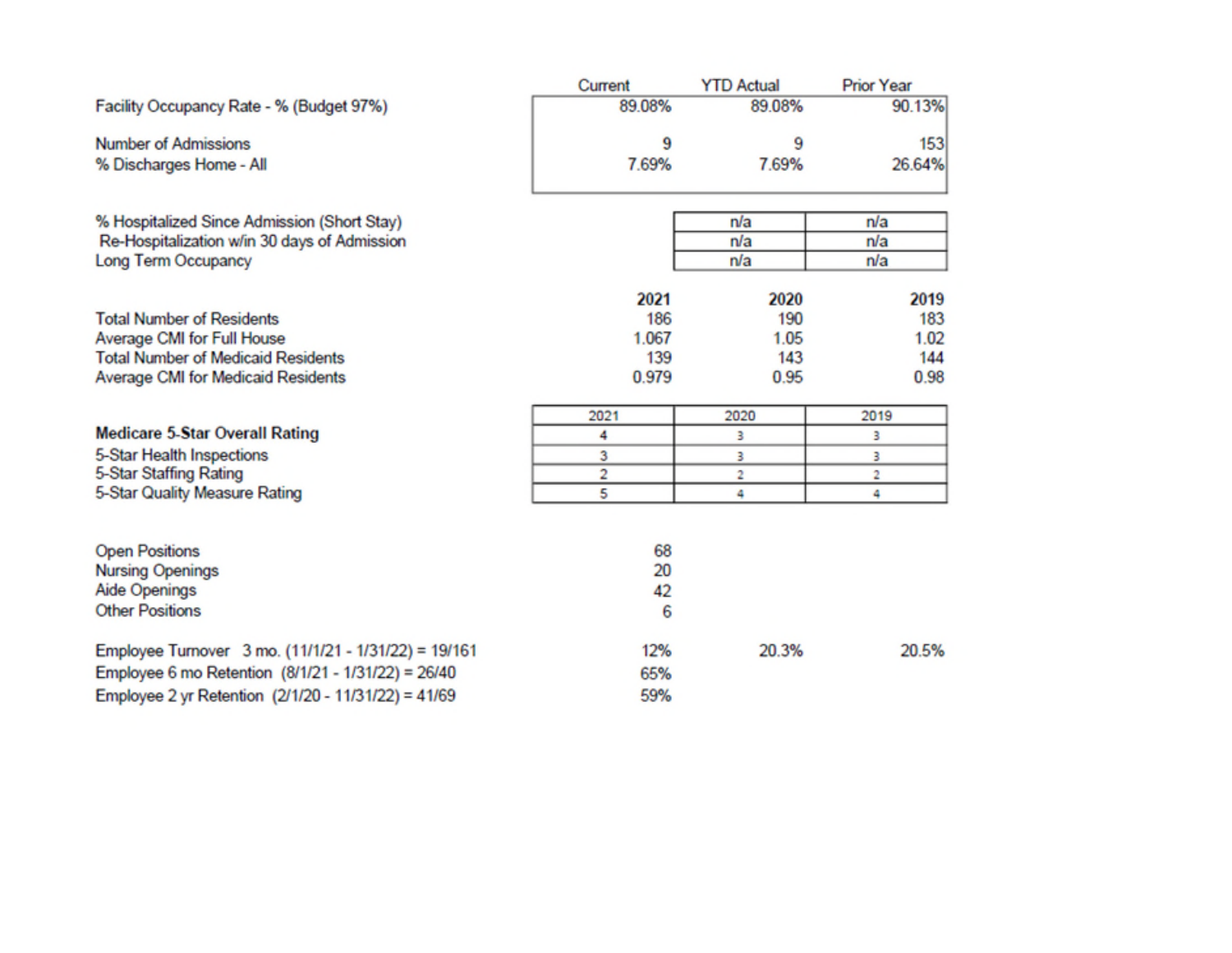|                                                          |                |                         | Open Positions 2022 |         |         |         |         |         |         |                   |          |
|----------------------------------------------------------|----------------|-------------------------|---------------------|---------|---------|---------|---------|---------|---------|-------------------|----------|
| <b>Department</b>                                        | 1/31/22        | 2/28/22                 | 3/31/22             | 4/30/22 | 5/30/22 | 6/30/22 | 7/31/22 | 8/31/22 | 9/30/22 | 10/31/22 11/30/22 | 12/31/22 |
| <b>Administration</b>                                    |                |                         |                     |         |         |         |         |         |         |                   |          |
|                                                          |                |                         |                     |         |         |         |         |         |         |                   |          |
| Director of Nursing                                      |                |                         |                     |         |         |         |         |         |         |                   |          |
| <b>ADON</b>                                              |                |                         |                     |         |         |         |         |         |         |                   |          |
| Compliance Officer                                       |                |                         |                     |         |         |         |         |         |         |                   |          |
| Receptionist, PT                                         | 1              | 1                       |                     |         |         |         |         |         |         |                   |          |
| <b>Clerk Typist Sub</b>                                  | 1              | 1                       |                     |         |         |         |         |         |         |                   |          |
|                                                          |                |                         |                     |         |         |         |         |         |         |                   |          |
| Fiscal                                                   |                |                         |                     |         |         |         |         |         |         |                   |          |
| <b>Purchasing Clerk</b>                                  | 1              | 1                       |                     |         |         |         |         |         |         |                   |          |
|                                                          |                |                         |                     |         |         |         |         |         |         |                   |          |
| <b>Residential Services</b>                              |                |                         |                     |         |         |         |         |         |         |                   |          |
| <b>Resident Attendant</b>                                | 1              | 1                       |                     |         |         |         |         |         |         |                   |          |
| Activity Aide, FT                                        | 1              | 1                       |                     |         |         |         |         |         |         |                   |          |
| Activity Aide, PT                                        | 1              | 1                       |                     |         |         |         |         |         |         |                   |          |
|                                                          |                |                         |                     |         |         |         |         |         |         |                   |          |
| <b>Nursing</b>                                           |                |                         |                     |         |         |         |         |         |         |                   |          |
| RN Supervisor, FT                                        | $\overline{c}$ | $\overline{\mathbf{c}}$ |                     |         |         |         |         |         |         |                   |          |
| RN Supervisor, Sub                                       | 3              | 3                       |                     |         |         |         |         |         |         |                   |          |
| RN.FT                                                    |                |                         |                     |         |         |         |         |         |         |                   |          |
| RN, Sub                                                  | 3              | $\overline{2}$          |                     |         |         |         |         |         |         |                   |          |
| LPN, FT                                                  | 10             | 10                      |                     |         |         |         |         |         |         |                   |          |
| LPN, PT                                                  | $\overline{2}$ | $\mathbf{0}$            |                     |         |         |         |         |         |         |                   |          |
| LPN, Sub                                                 | $\overline{2}$ | $\overline{2}$          |                     |         |         |         |         |         |         |                   |          |
| CNA, FT                                                  | 28             | 30                      |                     |         |         |         |         |         |         |                   |          |
| <b>CNA.PT</b>                                            | 11             | 12                      |                     |         |         |         |         |         |         |                   |          |
| CNA.Sub                                                  | 3              | 0                       |                     |         |         |         |         |         |         |                   |          |
| Total:                                                   | 71             | 68                      |                     |         |         |         |         |         |         |                   |          |
| Total positions 2022 (FT,PT,Sub) = 237                   |                |                         |                     |         |         |         |         |         |         |                   |          |
| Total employed as of 1/31/2022= 161                      |                |                         |                     |         |         |         |         |         |         |                   |          |
| Employee Turnover 3 mo. (11/1/2021 - 1/31/2022) = 19/161 | 12%            |                         |                     |         |         |         |         |         |         |                   |          |
| Employee 6 mo Retention (8/1/2021-1/31/2022) = 26/40     | 65%            |                         |                     |         |         |         |         |         |         |                   |          |
| (14 left, 26 still employed)= total 40                   |                |                         |                     |         |         |         |         |         |         |                   |          |
| Employee 2 yr Retention (2/1/2020 - 1/31/2022) = 41/69   | 59%            |                         |                     |         |         |         |         |         |         |                   |          |
| (28 left, 41 still employed) = total 69                  |                |                         |                     |         |         |         |         |         |         |                   |          |
| February's Hires:                                        |                |                         |                     |         |         |         |         |         |         |                   |          |
| 1 RN Superv FT, 1 RN FT, 1, RN Sub, 1 LPN FT, 2 LPN PT,  |                |                         |                     |         |         |         |         |         |         |                   |          |
| 1 LPN Sub, 1 CNA FT, 1 CNA Sub                           |                |                         |                     |         |         |         |         |         |         |                   |          |
| Tentative start 2/28/22: 2 CNA FT, 1 CNA PT              |                |                         |                     |         |         |         |         |         |         |                   |          |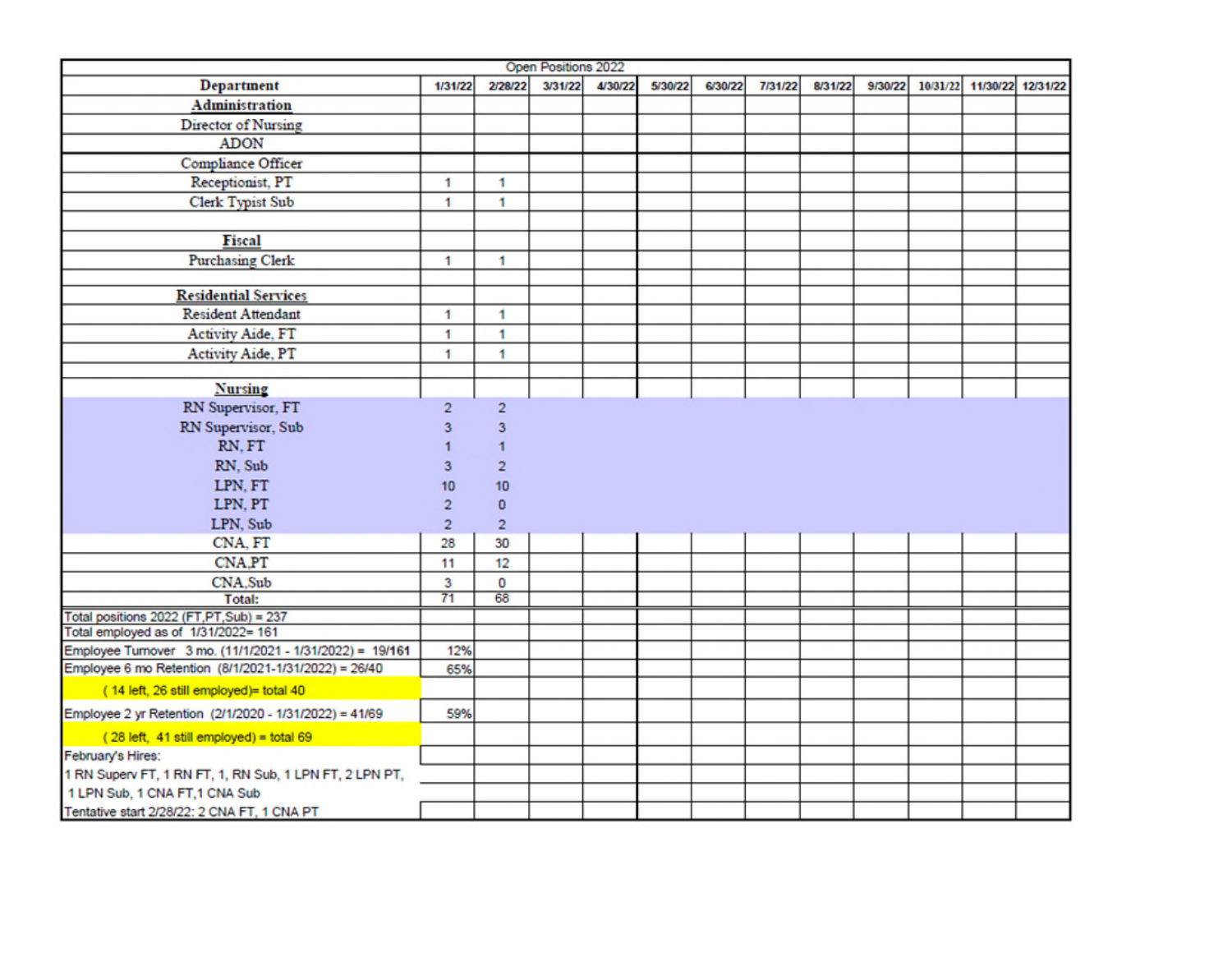Committee No. 6 Date: 2/28/2022 Committee Chair: Frank Robusto Department Head: Jeffrey Stalker

AUTHORIZATION TO EXTEND CONTRACT FOR REHABILITATION SERVICES AT THE WAYNE COUNTY NURSING HOME

WHEREAS, Wayne County Nursing Home currently contracts with Rehab Resources for the purpose of rehabilitation services; and

 WHEREAS, Res No. 161-21 authorized the current agreement with Rehab Resources through March 31, 2022; and WHEREAS, through the RFP process, the Nursing Home has decided to contract with a new rehabilitation services provider beginning April 1, 2022; and

WHEREAS, in order to allow for the new contractor to fully transition into the Nursing Home, the Wayne County Nursing Home is requesting a 90-day extension of the current Rehab Resources agreement to prevent any disruption in rehabilitation services during this transition period; now, therefore be it

RESOLVED, that the Chairman of the Wayne County Board of Supervisors is hereby authorized to extend the current agreement with Rehab Resources for the purpose of rehabilitation services from April 1, 2022 through June 30, 2022 at the same hourly rates as the current agreement, subject to the County Attorney's approval as to form and content.

|                                                                                                      |  |                                                                                                                |  | Budgeted: yes _X__ no___ Proposed Cost: ___ Reimbursed Amount ___ County cost__ |                                                                                                      |  |
|------------------------------------------------------------------------------------------------------|--|----------------------------------------------------------------------------------------------------------------|--|---------------------------------------------------------------------------------|------------------------------------------------------------------------------------------------------|--|
|                                                                                                      |  | Departmental transfer \$________________________ from Account No. _____________________ to Account No. _______ |  |                                                                                 |                                                                                                      |  |
|                                                                                                      |  | _Date: __________                                                                                              |  |                                                                                 |                                                                                                      |  |
| Human Resources Office Review: yes ___ no ___ N/A ___ Signature: ___________________________________ |  |                                                                                                                |  |                                                                                 |                                                                                                      |  |
|                                                                                                      |  |                                                                                                                |  |                                                                                 |                                                                                                      |  |
|                                                                                                      |  |                                                                                                                |  |                                                                                 | Standing Committee: Ayes ______ Nays ______ Date: ___________ Signature: ___________________________ |  |
|                                                                                                      |  |                                                                                                                |  |                                                                                 |                                                                                                      |  |
| Referred to:                                                                                         |  |                                                                                                                |  |                                                                                 | Committee: ______ Ayes ______ Nays ______ Date: ___________ Signature: _____________________________ |  |
|                                                                                                      |  |                                                                                                                |  |                                                                                 | Committee: _____Ayes ______ Nays _______ Date: ___________Signature: ______________________________  |  |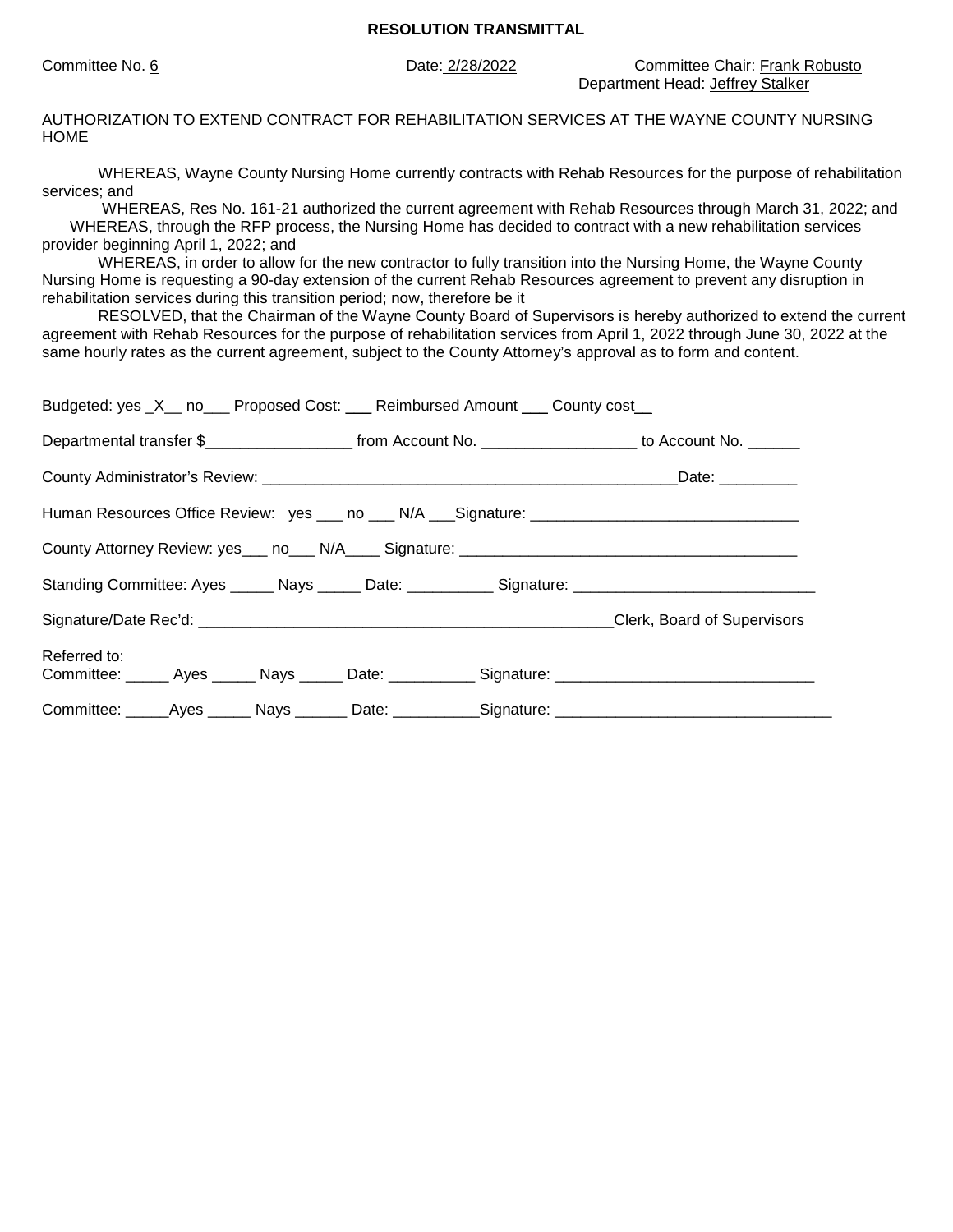Committee No. 6 6 Date: 2/28/22 Committee Chair: Frank Robusto Department Head: Jeffrey Stalker

Authorization to Award RFP and Contract for Rehabilitation Services with HealthPro Heritage at the Wayne County Nursing Home

#### **MOTION:**

WHEREAS, a request for proposals (RFP) was issued for rehab services for the Wayne County Nursing Home in accordance with the provisions of Section 104-B of General Municipal Law; and

WHEREAS, the proposals received for rehabilitation services were individually evaluated, using criteria set forth in the RFP document, by four staff members; and

WHEREAS, the average total for each company is as follows; and

| <b>Evaluation Criteria:</b> |          | Rehab<br><b>Resources</b> | Preferred<br>Therapy | HealthPro<br>Heritage |
|-----------------------------|----------|---------------------------|----------------------|-----------------------|
| Cost                        | $0 - 30$ | 30                        | 24                   | 28                    |
|                             |          |                           |                      |                       |
| Understanding of Work       | $0 - 15$ | 8                         | 11                   | 15                    |
| Qualifications              | $0 - 20$ | 12                        | 20                   | 20                    |
| Nursing Home Experience     | $0 - 20$ | 10                        | 16                   | 20                    |
| Rehabilitation experience   | $0 - 15$ | 9                         | 14                   | 15                    |
|                             |          |                           |                      |                       |
| <b>TOT</b>                  |          |                           |                      |                       |
| AL                          |          | 69                        | 85                   | 98                    |

WHEREAS, after review of each proposal it is recommended that HealthPro Heritage be awarded the contract for rehabilitation services; now, therefore, be it

RESOLVED, that the proposal from HealthPro Heritage is hereby accepted, and be it further

RESOLVED, that the Chairman of the Wayne County Board of Supervisors is authorized to execute a contract on behalf of the Wayne County Nursing Home with HealthPro Heritage for the period April 1, 2022- March 31, 2025, with the option to renew for two (2) additional one (1) year terms; subject to the County Attorney's approval as to form and content; and be it further

RESOLVED, that costs shall not exceed the rates set forth in the accepted proposal.

| Budgeted: yes _X__ no___ Proposed Cost: _\$______ Reimbursed Amount _\$______ County cost _0_                       |  |                             |
|---------------------------------------------------------------------------------------------------------------------|--|-----------------------------|
|                                                                                                                     |  |                             |
|                                                                                                                     |  |                             |
|                                                                                                                     |  |                             |
|                                                                                                                     |  |                             |
|                                                                                                                     |  |                             |
|                                                                                                                     |  | Clerk, Board of Supervisors |
| Referred to:<br>Committee: _____ Ayes _____ Nays _____ Date: __________ Signature: ________________________________ |  |                             |
| Committee: ______Ayes ______ Nays ________Date: ___________Signature: ______________________________                |  |                             |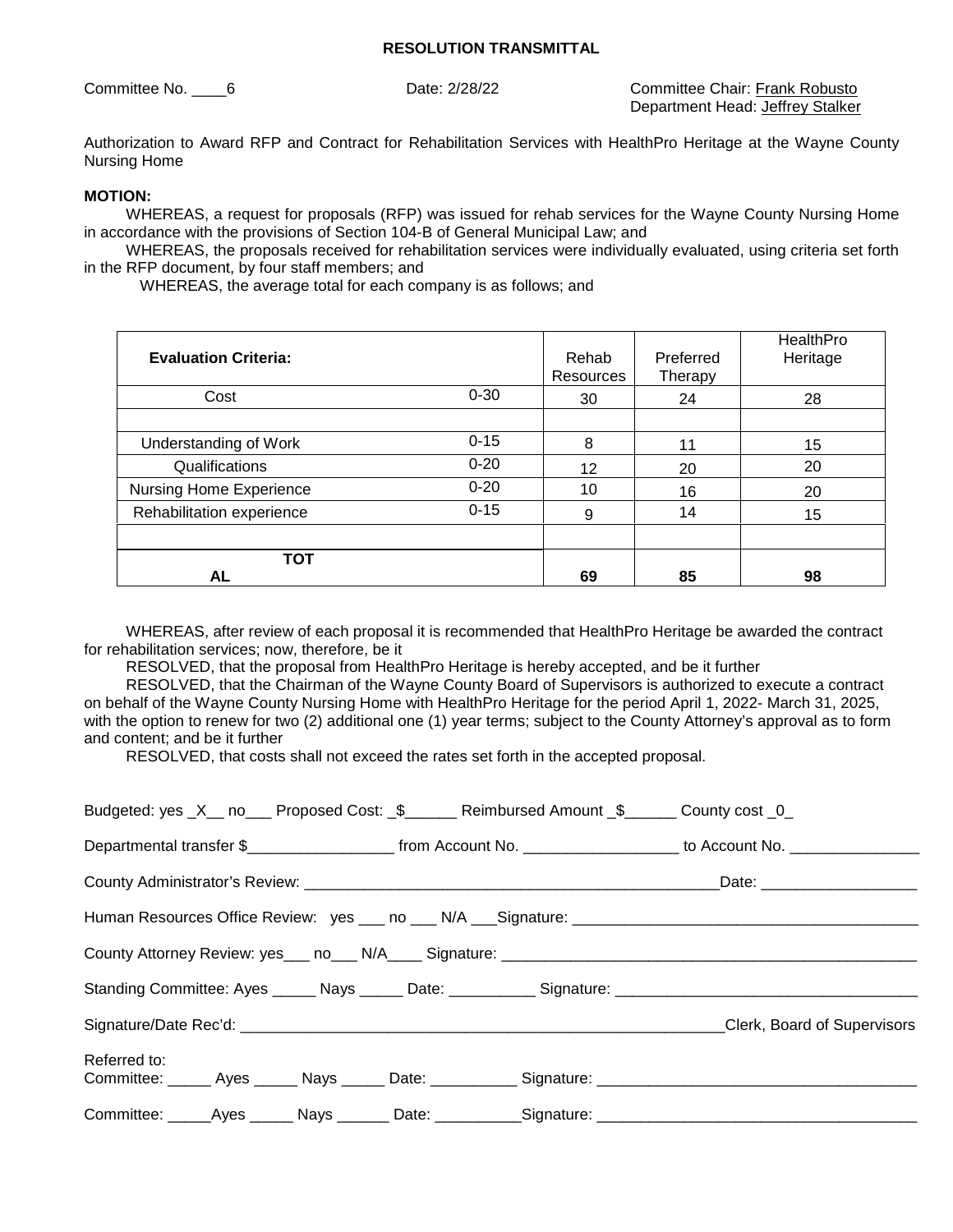Committee No. 6 Date: 2/28/2022 Committee Chair: Frank Robusto Department Head: Diane M. Devlin

AUTHORIZATION TO CONTRACT WITH NEW YORK STATE DEPARTMENT OF HEALTH FOR THE CHILDHOOD LEAD POISONING PREVENTION PROGRAM

WHEREAS, Wayne County Public Health (WCPH) has contracted with New York State Department of Health (NYSDOH) to perform lead poisoning prevention education and surveillance activities; and

WHEREAS, the NYSDOH has recently combined their lead prevention programs, changing the name of the contract to the Childhood Lead Poisoning Prevention Program (CLPPP); and

WHEREAS, WCPH wishes to renew the contract for a new five (5) year period of October 1, 2021 to September 30, 2026 for the amount of \$39,900 per year; now, therefore, be it

RESOLVED, that the Chairman of the Board of Supervisors is hereby authorized to sign a contract, and any future amendments, with the NYSDOH for WCPH to perform childhood lead poisoning prevention activities for the period of October 1, 2021 to September 30, 2026 for total amount of \$199,500, not to exceed \$39,900 annually, subject to the approval of the County Attorney as to form and content.

|              |  |                                                                                                                  | Budgeted: yes _x__ no___ Proposed Cost: \$199,500__ Reimbursed Amount _\$199,500__ County cost____0_______    |
|--------------|--|------------------------------------------------------------------------------------------------------------------|---------------------------------------------------------------------------------------------------------------|
|              |  | Departmental transfer \$_______________________ from Account No. ___________________ to Account No. ____________ |                                                                                                               |
|              |  |                                                                                                                  |                                                                                                               |
|              |  |                                                                                                                  |                                                                                                               |
|              |  |                                                                                                                  |                                                                                                               |
|              |  |                                                                                                                  | Standing Committee: Ayes ______ Nays ______ Date: ____________ Signature: ___________________________________ |
|              |  |                                                                                                                  | Clerk, Board of Supervisors                                                                                   |
| Referred to: |  |                                                                                                                  |                                                                                                               |
|              |  |                                                                                                                  | Committee: ______Ayes _______ Nays ________ Date: ___________Signature: ____________________________          |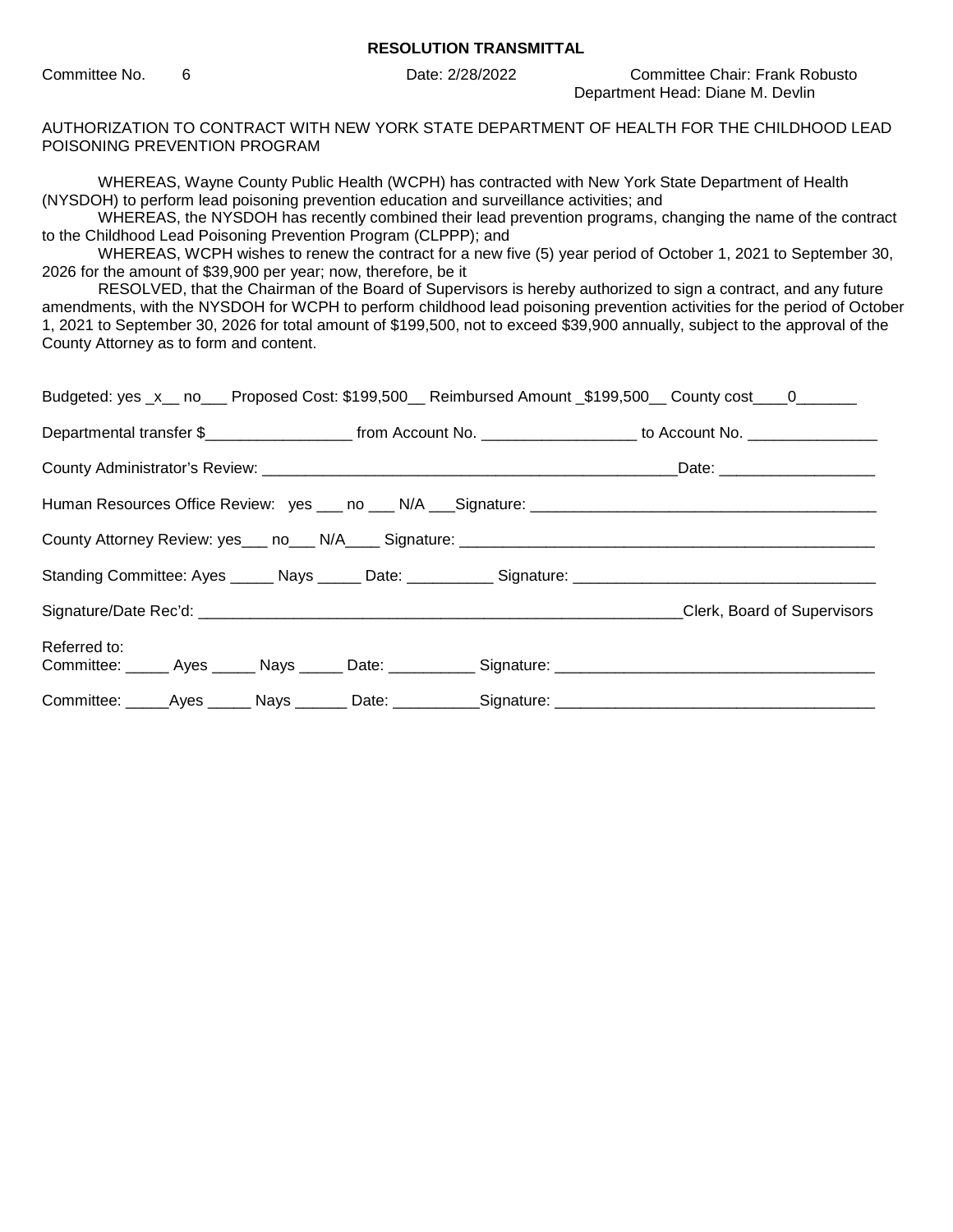Committee No. 6 Date: 2/28/22 Committee Chair: Frank Robusto Department Head: Diane M. Devlin AUTHORIZATION TO AMEND THE 2022 BUDGET FOR THE REMAINING BALANCE OF THE COVID-19 ELC (EPIDEMOLOGY LABORATORY CAPACITY) FUNDING FOR INCREASED STAFFING AND COVID-19 EXPENDITURES WHEREAS, that in 2020 the Board of Supervisors adopted Resolution Nos. 488-20 and 520-20 to authorize an increase in staffing for COVID-19 response efforts within Wayne County Public Health (WCPH); and WHEREAS, increased staffing for contact tracing, case investigation, testing and vaccination efforts are funded by Contract # 6439-01 with Health Research, Inc. (HRI) for the period of 7/1/2020 to 3/31/23; and WHEREAS, the Board of Supervisors adopted Resolution Nos. 354-21 and 599-21 to accept funding for this contract, and WHEREAS, that \$222,083 of the funding was unspent at the end of 2021 and is available for 2022 expenses; and WHEREAS, WCPH seeks to utilize the remaining funds for COVID-19 activities and expenses; now, therefore be it RESOLVED, the Wayne County Treasurer is hereby authorized to amend 2022 County Budget as follows: **A4011 Public Health Services**  (Revenues) \$222,083 to 43289-COV19 State Aid – Coronavirus pandemic 2019-2020 (Appropriations) \$222,083 to 54650 – COV19 Communicable Disease-Coronavirus pandemic 2019-2020 Budgeted: \_\_ no\_x\_ Proposed Cost:  $$222,083$  Reimbursed Amount \$222,083 County cost \_\_\_0 Departmental transfer \$\_\_\_\_\_\_\_\_\_\_\_\_\_\_\_\_\_\_\_\_\_\_\_ from Account No. \_\_\_\_\_\_\_\_\_\_\_\_\_\_\_\_\_\_\_\_\_ to Account No. \_\_\_\_\_\_\_\_\_ County Administrator's Review: \_\_\_\_\_\_\_\_\_\_\_\_\_\_\_\_\_\_\_\_\_\_\_\_\_\_\_\_\_\_\_\_\_\_\_\_\_\_\_\_\_\_\_\_\_\_\_\_Date: \_\_\_\_\_\_\_\_\_\_\_\_\_\_\_\_\_\_ Human Resources Office Review: yes \_\_\_ no \_\_\_ N/A \_\_\_Signature: \_\_\_\_\_\_\_\_\_\_\_\_\_\_\_\_\_\_\_\_\_\_\_\_\_\_\_\_\_\_\_\_\_\_\_\_\_\_\_\_ County Attorney Review: yes\_\_\_ no\_\_\_ N/A\_\_\_\_ Signature: \_\_\_\_\_\_\_\_\_\_\_\_\_\_\_\_\_\_\_\_\_\_\_\_\_\_\_\_\_\_\_\_\_\_\_\_\_\_\_\_\_\_\_\_\_\_\_\_ Standing Committee: Ayes \_\_\_\_\_ Nays \_\_\_\_\_ Date: \_\_\_\_\_\_\_\_\_\_ Signature: \_\_\_\_\_\_\_\_\_\_\_\_\_\_\_\_\_\_\_\_\_\_\_\_\_\_\_\_\_ Signature/Date Rec'd: etc. and the state of Supervisors and the Supervisors of Supervisors and the Supervisors Referred to: Committee: Ayes Nays Date: Signature:  $\Box$ 

Committee: \_\_\_\_\_Ayes \_\_\_\_\_ Nays \_\_\_\_\_\_ Date: \_\_\_\_\_\_\_\_\_\_Signature: \_\_\_\_\_\_\_\_\_\_\_\_\_\_\_\_\_\_\_\_\_\_\_\_\_\_\_\_\_\_\_\_\_\_\_\_\_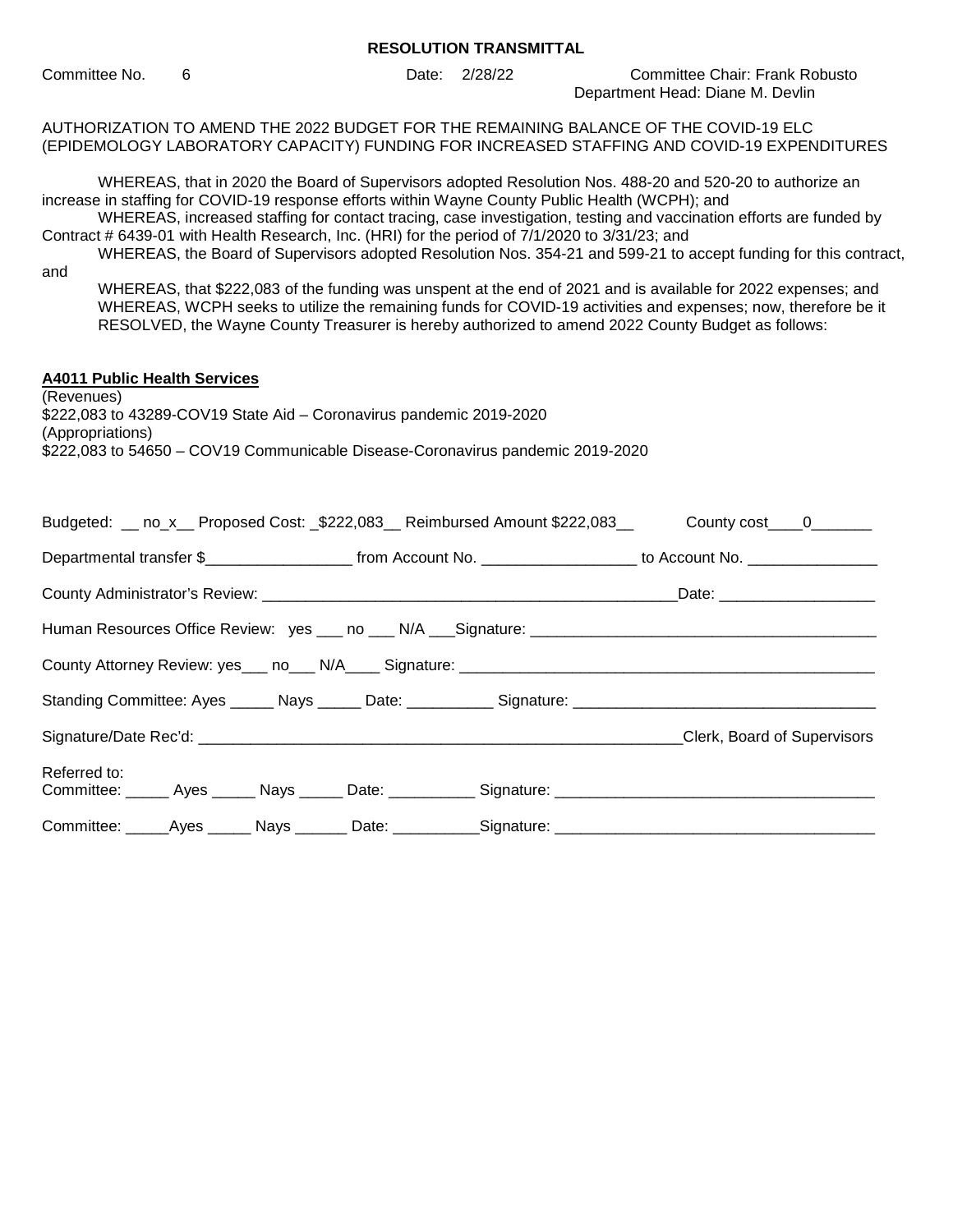Committee No. 6 Date: 2/28/22 Committee Chair: Frank Robusto Department Head: Diane M. Devlin

AUTHORIZATION TO AMEND THE 2022 BUDGET FOR THE REMAINING BALANCE OF THE ELC (EPIDEMOLOGY LABORATORY CAPACITY) SCHOOLS REOPENING FUNDING

WHEREAS, that in 2021 the Board of Supervisors adopted Resolution Nos. 351-21 and 401-21 to authorize an agreement and accept funds from Health Research, Inc. (HRI) to provide funding for reopening schools with expanded screening testing capacity to maintain in-person learning within Wayne County for the 2021-2022 school year; and WHEREAS, that \$35,465 of the funding was unspent at the end of 2021 and is available for 2022 expenses; and WHEREAS, WCPH must continue to provide support and funding to the school districts to meet work plan objectives through July 31, 2022; and WHEREAS, WCPH seeks to utilize the remaining funds to support school districts for the remainder of the 2021-2022 school year; now, therefore be it RESOLVED, the Wayne County Treasurer is hereby authorized to amend 2022 County Budget as follows: **A4011 Public Health Services**  (Revenues) \$35,465 to 43289-ELC State Aid – Coronavirus Pandemic 2019-2020 – ELC (Appropriations) \$35,465 to 54000-ELC Contractual Expenses – ELC Budgeted: \_\_ no\_x\_\_ Proposed Cost: \$35,465\_\_ Reimbursed Amount: \$35,465\_\_ County cost\_\_\_0\_\_\_\_\_\_\_ Departmental transfer \$\_\_\_\_\_\_\_\_\_\_\_\_\_\_\_\_\_\_\_\_\_\_\_ from Account No. \_\_\_\_\_\_\_\_\_\_\_\_\_\_\_\_\_\_\_\_\_ to Account No. \_\_\_\_\_\_\_\_\_ County Administrator's Review: **We are all that the end of the end of the end of the end of the end of the end** o Human Resources Office Review: yes \_\_\_ no \_\_\_ N/A \_\_\_Signature: \_\_\_\_\_\_\_\_\_\_\_\_\_\_\_\_\_\_\_\_\_\_\_\_\_\_\_\_\_\_\_\_\_\_\_\_\_\_\_\_ County Attorney Review: yes\_\_\_ no\_\_\_ N/A\_\_\_\_ Signature: \_\_\_\_\_\_\_\_\_\_\_\_\_\_\_\_\_\_\_\_\_\_\_\_ Standing Committee: Ayes \_\_\_\_\_\_ Nays \_\_\_\_\_\_ Date: \_\_\_\_\_\_\_\_\_\_\_ Signature: \_\_\_\_\_\_\_\_\_\_\_\_\_\_\_\_\_\_\_\_\_\_\_\_\_\_\_ Signature/Date Rec'd: \_\_\_\_\_\_\_\_\_\_\_\_\_\_\_\_\_\_\_\_\_\_\_\_\_\_\_\_\_\_\_\_\_\_\_\_\_\_\_\_\_\_\_\_\_\_\_\_\_\_\_\_\_\_\_\_Clerk, Board of Supervisors Referred to: Committee: \_\_\_\_\_\_ Ayes \_\_\_\_\_\_ Nays \_\_\_\_\_\_ Date: \_\_\_\_\_\_\_\_\_\_\_ Signature: \_\_\_\_\_\_\_\_\_\_ Committee: \_\_\_\_\_Ayes \_\_\_\_\_Nays \_\_\_\_\_\_ Date: \_\_\_\_\_\_\_\_\_\_Signature: \_\_\_\_\_\_\_\_\_\_\_\_\_\_\_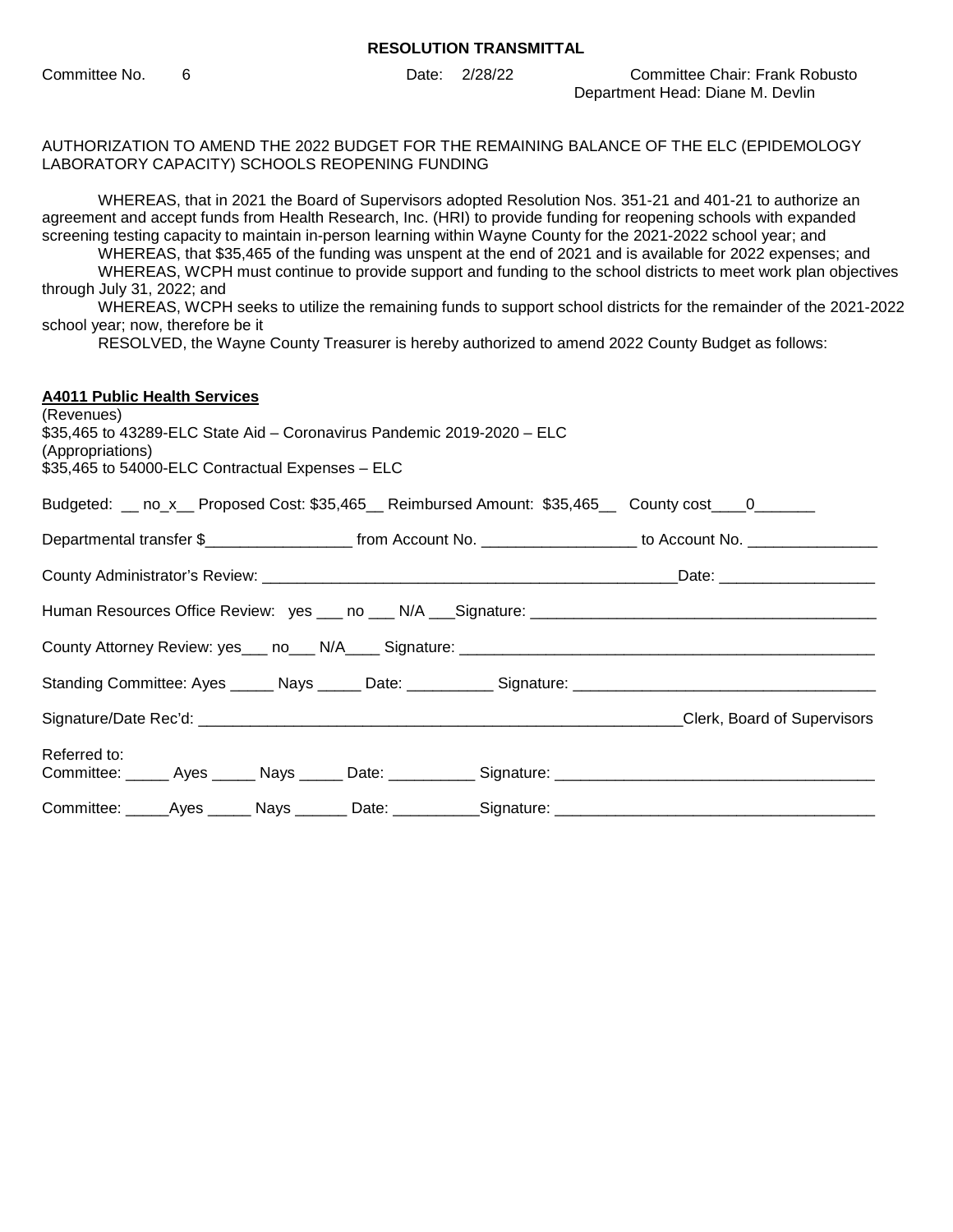|                                                                                                                                                                                                                                                                                                                                                                                                                                                                                                                                                                                                                                                                                                                                                                                                     |   |  |  | <b>RESOLUTION TRANSMITTAL</b> |                                                                                                                      |  |  |
|-----------------------------------------------------------------------------------------------------------------------------------------------------------------------------------------------------------------------------------------------------------------------------------------------------------------------------------------------------------------------------------------------------------------------------------------------------------------------------------------------------------------------------------------------------------------------------------------------------------------------------------------------------------------------------------------------------------------------------------------------------------------------------------------------------|---|--|--|-------------------------------|----------------------------------------------------------------------------------------------------------------------|--|--|
| Committee No.                                                                                                                                                                                                                                                                                                                                                                                                                                                                                                                                                                                                                                                                                                                                                                                       | 6 |  |  | Date: 2/28/22                 | <b>Committee Chair: Frank Robusto</b><br>Department Head: Diane M. Devlin                                            |  |  |
| AUTHORIZATION TO AMEND THE 2022 BUDGET FOR THE REMAINING BALANCE OF NEW YORK STATE<br>DEPARTMENT OF HEALTH COVID-19 VACCINATION RESPONSE FUNDING                                                                                                                                                                                                                                                                                                                                                                                                                                                                                                                                                                                                                                                    |   |  |  |                               |                                                                                                                      |  |  |
| WHEREAS, that in 2021 the Board of Supervisors adopted Resolution No. 438-21 to authorize an agreement with the<br>New York State Department of Health (NYSDOH) for Wayne County Public Health (WCPH) to receive \$99,621.20 of federal<br>funding for COVID-19 vaccination promotion, education and outreach for the period of January 1, 2021 to June 30, 2024; and<br>WHEREAS, the entire balance of the funding was placed into the 2021 budget; and<br>WHEREAS, the funding was not utilized during 2021 and is available for 2022 expenses; and<br>WHEREAS, WCPH seeks to utilize the remaining funds for continued COVID vaccination and education activities;<br>now, therefore, be it<br>RESOLVED, the Wayne County Treasurer is hereby authorized to amend 2022 County Budget as follows: |   |  |  |                               |                                                                                                                      |  |  |
| <b>A4011 Public Health Services</b><br>(Revenues)<br>\$99,621.20 to 44457 - IAP - IAP Claims<br>(Appropriations)<br>\$99,621.20 to 54443 - IAP - Immunization Clinic                                                                                                                                                                                                                                                                                                                                                                                                                                                                                                                                                                                                                                |   |  |  |                               |                                                                                                                      |  |  |
|                                                                                                                                                                                                                                                                                                                                                                                                                                                                                                                                                                                                                                                                                                                                                                                                     |   |  |  |                               | Budgeted: __ no_x__ Proposed Cost: _\$99,621.20__ Reimbursed Amount \$99,621.20__ County cost____0_______            |  |  |
|                                                                                                                                                                                                                                                                                                                                                                                                                                                                                                                                                                                                                                                                                                                                                                                                     |   |  |  |                               | Departmental transfer \$________________________ from Account No. ___________________ to Account No. _______________ |  |  |
|                                                                                                                                                                                                                                                                                                                                                                                                                                                                                                                                                                                                                                                                                                                                                                                                     |   |  |  |                               |                                                                                                                      |  |  |
|                                                                                                                                                                                                                                                                                                                                                                                                                                                                                                                                                                                                                                                                                                                                                                                                     |   |  |  |                               |                                                                                                                      |  |  |
|                                                                                                                                                                                                                                                                                                                                                                                                                                                                                                                                                                                                                                                                                                                                                                                                     |   |  |  |                               |                                                                                                                      |  |  |
|                                                                                                                                                                                                                                                                                                                                                                                                                                                                                                                                                                                                                                                                                                                                                                                                     |   |  |  |                               |                                                                                                                      |  |  |
|                                                                                                                                                                                                                                                                                                                                                                                                                                                                                                                                                                                                                                                                                                                                                                                                     |   |  |  |                               |                                                                                                                      |  |  |
| Referred to:                                                                                                                                                                                                                                                                                                                                                                                                                                                                                                                                                                                                                                                                                                                                                                                        |   |  |  |                               |                                                                                                                      |  |  |
|                                                                                                                                                                                                                                                                                                                                                                                                                                                                                                                                                                                                                                                                                                                                                                                                     |   |  |  |                               |                                                                                                                      |  |  |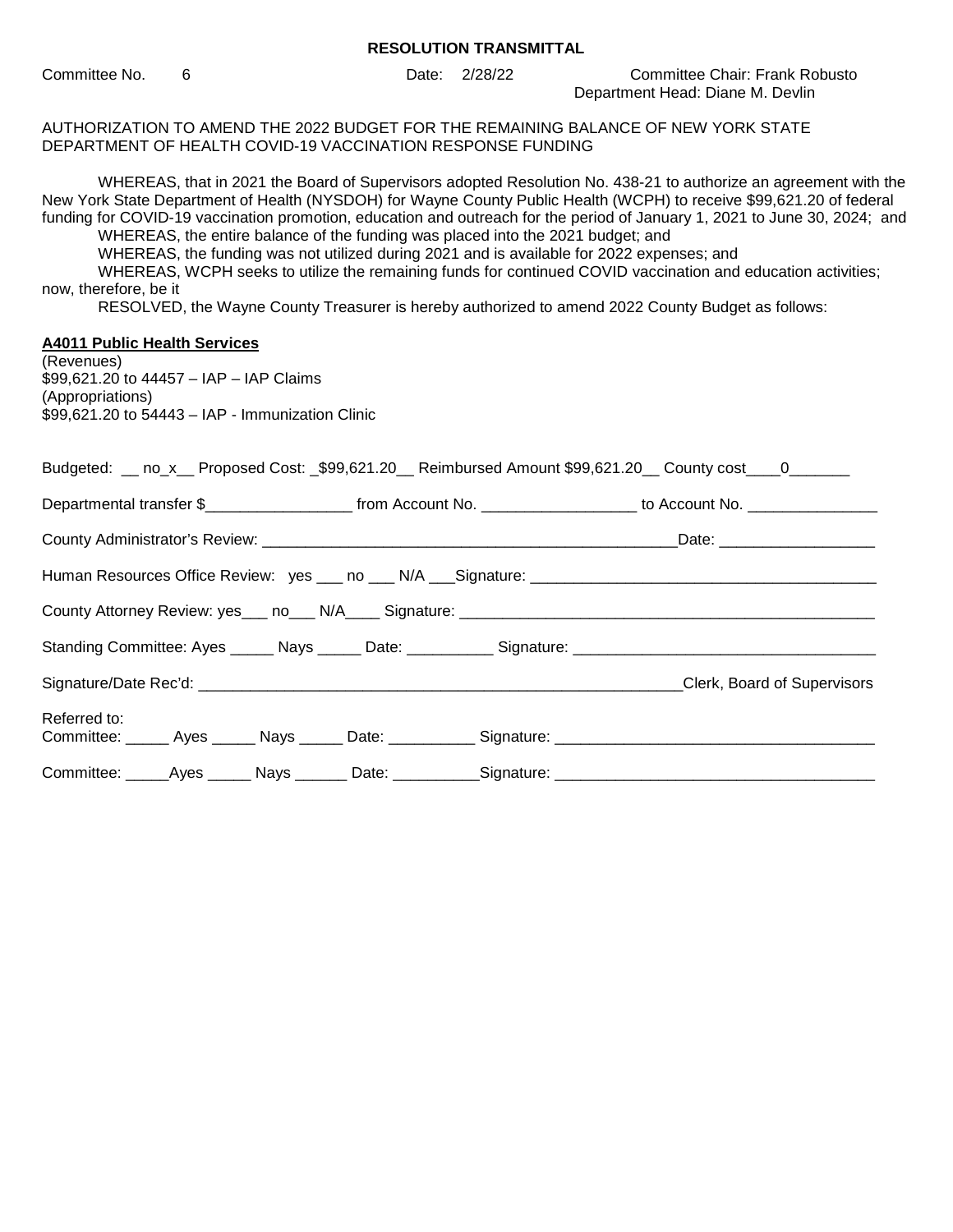Committee No. 6 Date: 2/28/22 Committee Chair: Frank Robusto Department Head: Diane M. Devlin

AUTHORIZATION TO RENEW THE CONTRACT WITH JACK VENESKY, CPA & ASSOCIATES FOR AMBULATORY HEALTH CARE FACILITY COST REPORTING

WHEREAS, Wayne County Public Health (WCPH) is required by the New York State Department of Health (NYSDOH) to file an annual certified Ambulatory Health Care Facility (AHCF) Cost Report for the WCPH Article 28 clinic services; and

WHEREAS, WCPH must file the AHCF Cost Report for the previous year on an annual basis, with the filing date set by NYSDOH, and

WHEREAS, WCPH wishes to renew the contract with Jack Venesky, CPA & Associates for an annual fee of \$8500 for each AHCF cost report compiled in 2022, 2023 and 2024; for the AHCF cost report years of 2021, 2022, and 2023; for a total amount not to exceed \$22,500; and,

WHEREAS, WCPH worked with the County Purchasing Department to Secure Quotes for the required services. The Quotes received back are as follows

| Jack Venesky CPA &<br>associate | Preparation and certification of AHCF cost report and<br>assistance with appeals or audit & consulting                                                                                                                                               | \$8,500.00                       |
|---------------------------------|------------------------------------------------------------------------------------------------------------------------------------------------------------------------------------------------------------------------------------------------------|----------------------------------|
|                                 | Preparation and certification of AHCF cost report                                                                                                                                                                                                    | \$10,000.00                      |
| The Bonadio<br>Group            | Preparation/assistance of appeals or audits billed at<br>hourly rates<br>Partner/ Principal \$225 - \$463<br>Manager \$193 - \$321<br>Staff \$129 - \$196                                                                                            | Maximum charge of \$2,500.00     |
|                                 | Preparation and certification of AHCF cost report                                                                                                                                                                                                    | \$13,000.00                      |
| <b>RBT CPA's</b>                | Preparation/assistance of appeals or audits and or<br>consulting services billed at hourly rates<br>Partner \$362<br>Manager \$325<br>Supervisor \$295<br>Senior Accountant \$246<br>In-charge Accountant \$190<br><b>Associate Accountant \$158</b> | Hourly rate based on utilization |

now, therefore, be it

RESOLVED, that the Chairman of the Board of Supervisors is hereby authorized to execute a contract with Jack Venesky, CPA & Associates to develop an annual certified Ambulatory Health Care Facility Cost Report for the report years of 2021, 2022, and 2023, annually in 2022, 2023, and 2024, for an annual fee of \$8500, for a total amount not to exceed \$25,500, subject to the approval of the County Attorney as to form and content.

|                                                                                                     |  |                                                                                                                                         | Budgeted: yes _x__ no___ Proposed Cost: \$25,500__ Reimbursed Amount __\$19125__ County cost_\$6,375__ |
|-----------------------------------------------------------------------------------------------------|--|-----------------------------------------------------------------------------------------------------------------------------------------|--------------------------------------------------------------------------------------------------------|
|                                                                                                     |  | Departmental transfer \$________________________________from Account No. ____________________________ to Account No. __________________ |                                                                                                        |
|                                                                                                     |  |                                                                                                                                         |                                                                                                        |
|                                                                                                     |  |                                                                                                                                         |                                                                                                        |
|                                                                                                     |  |                                                                                                                                         |                                                                                                        |
|                                                                                                     |  |                                                                                                                                         |                                                                                                        |
|                                                                                                     |  |                                                                                                                                         |                                                                                                        |
| Referred to:                                                                                        |  |                                                                                                                                         |                                                                                                        |
| Committee: ______Ayes ______ Nays _______ Date: ___________Signature: _____________________________ |  |                                                                                                                                         |                                                                                                        |